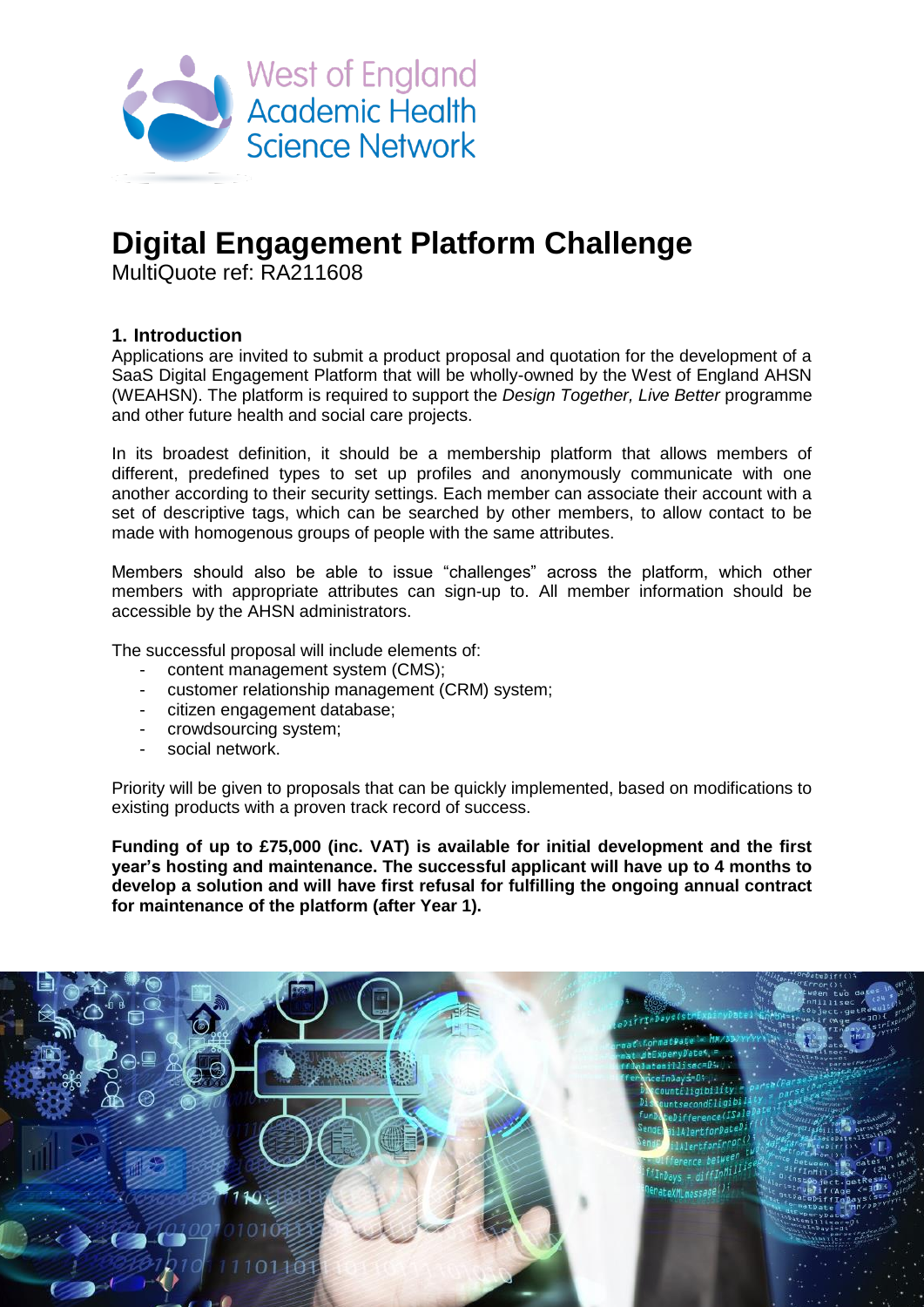# **2. Background**

#### **2.1. About the West of England Academic Health Science Network**

WEAHSN is one of 15 regional health innovation networks licensed by NHS England. It brings together the health service community, industry, higher education, research bodies, patients and the wider public to work in partnership and take patient care and experience to new levels.

WEAHSN helps to deliver positive healthcare outcomes in the region and nationally by driving the development and adoption of new innovations and enabling patients to play an increasing role in their own care and that of others. As a result, the organisation's impact is far-reaching: from enhancing patient wellbeing, saving lives and mitigating high risk incidents such as strokes; to enhancing efficiencies in healthcare practice and boosting the local economy through private sector collaborations.

In order to deliver these outcomes, WEAHSN routinely communicates with a range of stakeholders, including healthcare professionals, innovators and citizen patients.

#### **2.2. About** *Design Together, Live Better*

In 2015 WEAHSN launched a citizen innovation programmed called *Design Together, Live Better* (DTLB). The objective is to encourage co-creation by helping citizens (e.g. general public, NHS patients, healthcare professionals) to contribute in critical ways to the ideation, design, development and testing of new healthcare products.

DTLB Phase 1 was launched in Autumn 2015 and was an exploration of needs-driven product design. It featured a number of high-profile, public events involving innovators, designers, manufacturers and citizens, organised to identify areas of day-to-day life which impact on accessibility/disability issues and for which new products could be developed. The initial outcome was 3 prototype products that were directly guided by the insights and experiences of the people who might benefit the most from the innovations.

DTLB Phase 2 was launched in Summer 2016 and examined how people with specific conditions could help innovators to test and refine their existing prototype products. Two products were selected: 1. a physical item was tested in focus groups with people with dementia and their carers; 2. a digital product was remotely tested with speech and language therapists and their clients via email and online surveys. These two approaches both resulted in important user-led refinements being incorporated into the product designs.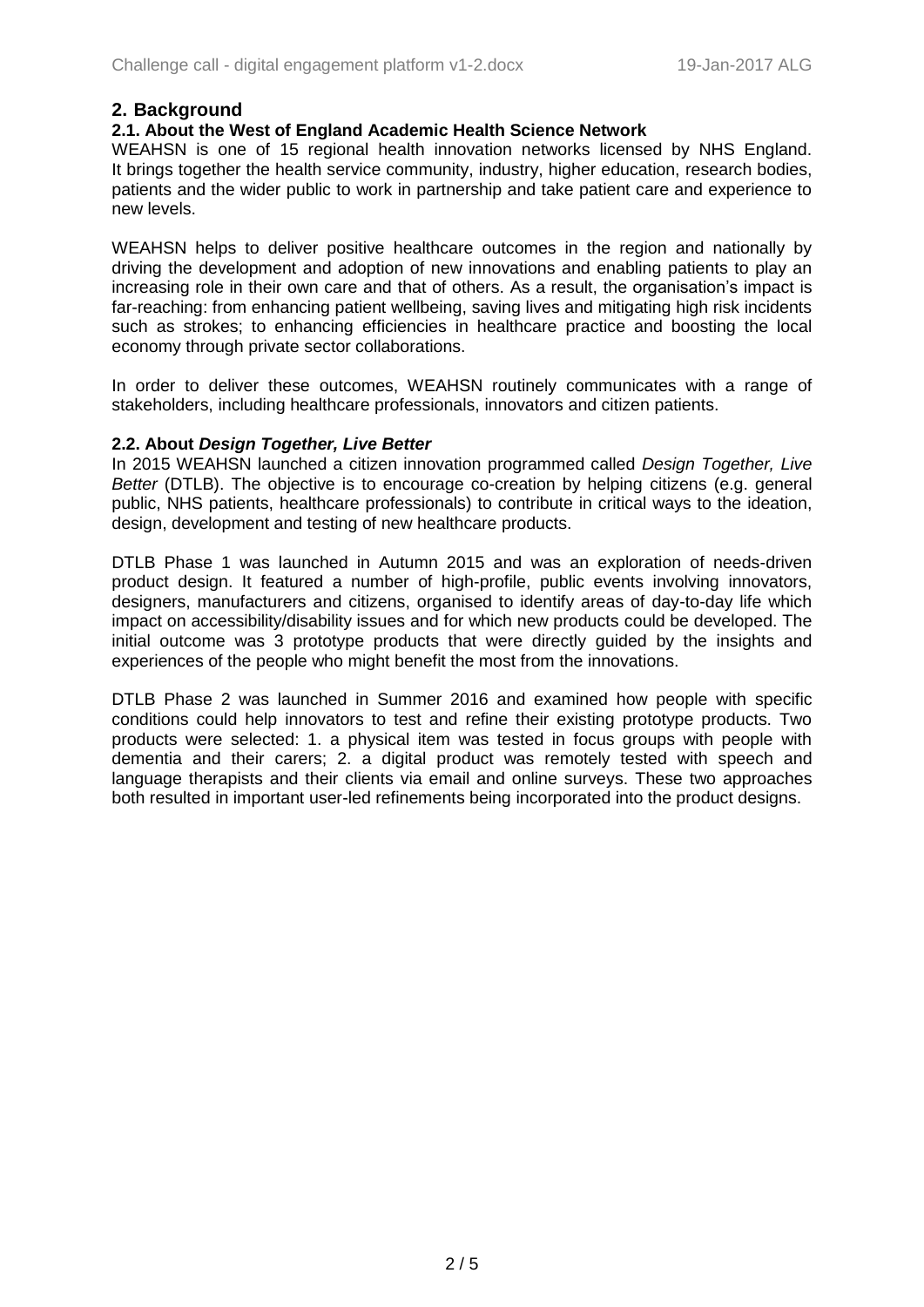## **3. DTLB Phase 3 – citizen innovation portal**

Phases 1 and 2 demonstrated ways that citizens can contribute in the ideation, development and testing of real-world healthcare products. They also highlighted that, while face-to-face events are highly resource-intensive, aspects of this process can be coordinated remotely and electronically.

To build on the lessons learned, WEAHSN is now looking to consolidate its approach in Phase 3 and establish an online 'citizen innovation portal'. This website will allow:

- 1. citizens to contact one another to discuss issues relating to their shared health experiences;
- 2. citizens to publicly post their ideas for healthcare products for innovators to develop into working prototypes; other citizens can show support for ideas by upvoting or refining ideas;
- 3. innovators with existing products to identify groups of citizens with relevant conditions who might be interested in testing their prototypes;
- 4. innovators to contact one another to explore collaborations (for instance to pool resources in organising testing activities);
- 5. staff members from WEAHSN and other approved organisations to issue global challenges and competitions;
- 6. staff members from WEAHSN to view all member databases (including sending circulars) and act as administrators / moderators.

The expectation is that this portal will enable the communication required to facilitate ongoing and sustainable co-creation in the development of healthcare products.

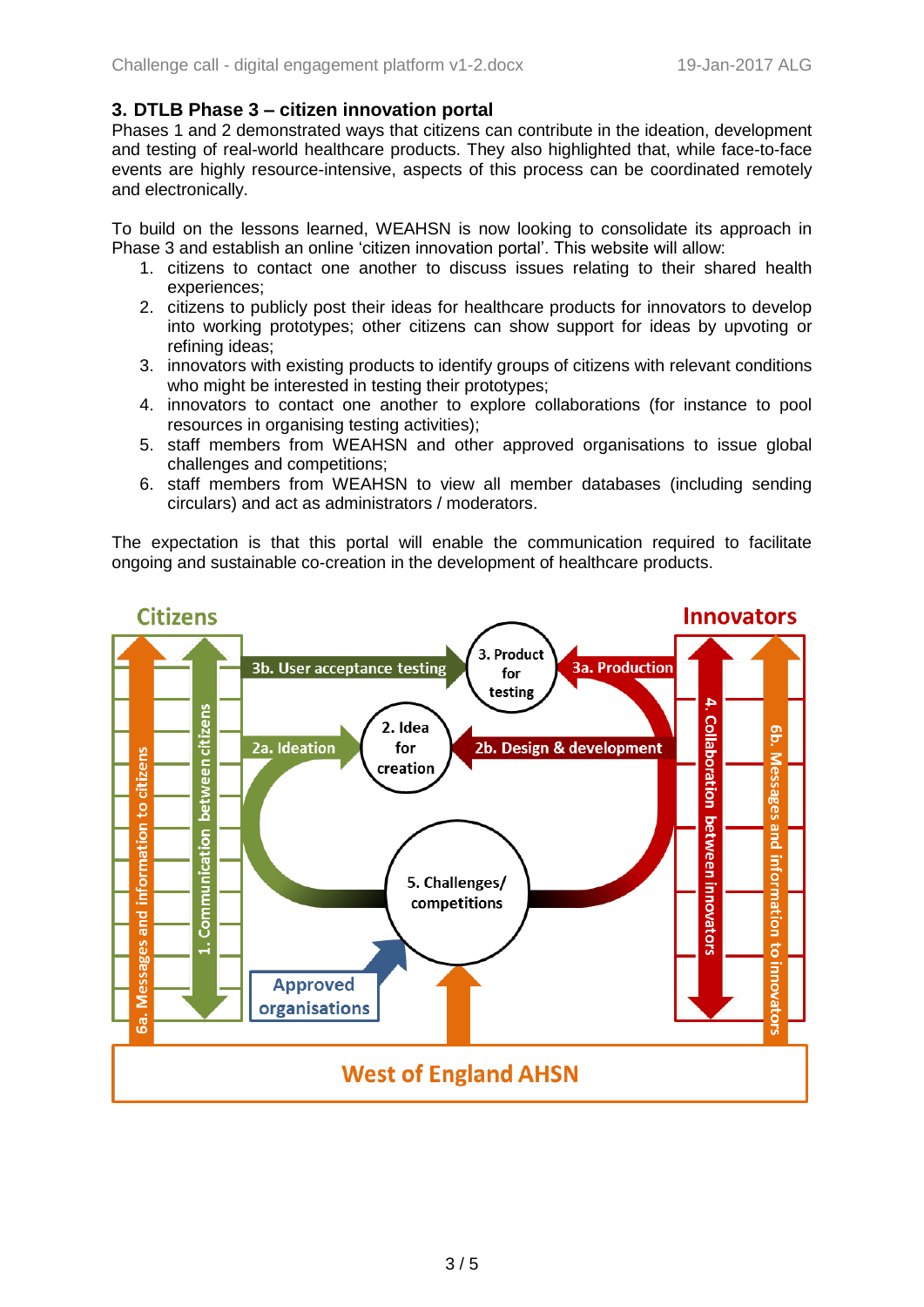## **4. Challenge: Digital Engagement Platform**

In order to effectively deliver the above citizen innovation portal, the AHSN would like to commission a Digital Engagement Platform that can support all of the functionality described above.

## *Essential Criteria*

Applicants are invited to propose a SaaS solution that meets the following criteria:

- System IP to be wholly-owned by the West of England AHSN
- Secure, certificated cloud-based infrastructure
- Membership platform with customisable user types and privileges
- Closed network no third party links or access
- No advertising
- Single sign-on, ideally federated for ease of access
- Accessible and easy-to-use GUI, customisable by the admins
- Anonymised user profile functionality, allowing members to securely list their health and demographic attributes
- Attribute search functionality
- CRM functionality for admin to search and contact members
- Ability for members to publish content to specific areas (e.g. "Product ideas") with search and voting functionalities
- Ability for members to invite others (based on user attributes) to join groups (e.g. "Product testing")

## *Desirable Criteria*

Applicants are also asked to consider the following list of desirable functionality and offer innovative solutions that could be incorporated into the platform design:

- Analytics to identify emergent patterns in ideation
- Crowdsourcing functionality for citizens to collectively shape product ideas, inspired by swarm intelligence
- A survey-writing feature to allow innovators to query the citizens testing their products
- Group calendars for scheduling events
- Innovator blogging facility to keep members updated about ongoing projects

Proposals will be considered both for "off-the-shelf" proprietary products that can be modified to meet the challenge criteria and for solutions developed "from scratch" using existing open source frameworks (e.g. Drupal, Wordpress, etc); however priority will be given to:

- Applicants with a proven track record of delivering secure platforms
- Proposals that can be delivered in a short time frame

Applicants are invited to submit a quotation (rather than a tender) for up to £75,000 (inc. VAT) for product development and the first year of maintenance, with a working prototype to be delivered by the end of July 2017. The successful applicant will also have first-refusal for fulfilling the ongoing contract to maintain the platform.

## **5. Challenge Schedule**

| <b>Application opens</b>             | 16 January 2017  |
|--------------------------------------|------------------|
| <b>Application deadline</b>          | 24 February 2017 |
| <b>Shortlist</b>                     | 3 March 2017     |
| <b>Interview</b>                     | 17 March 2017*   |
| <b>Successful applicant selected</b> | 24 March 2017    |
| <b>Development Start</b>             | April 2017       |
| <b>Product Delivery</b>              | 27 July 2017     |

*\*provisional - TBC*